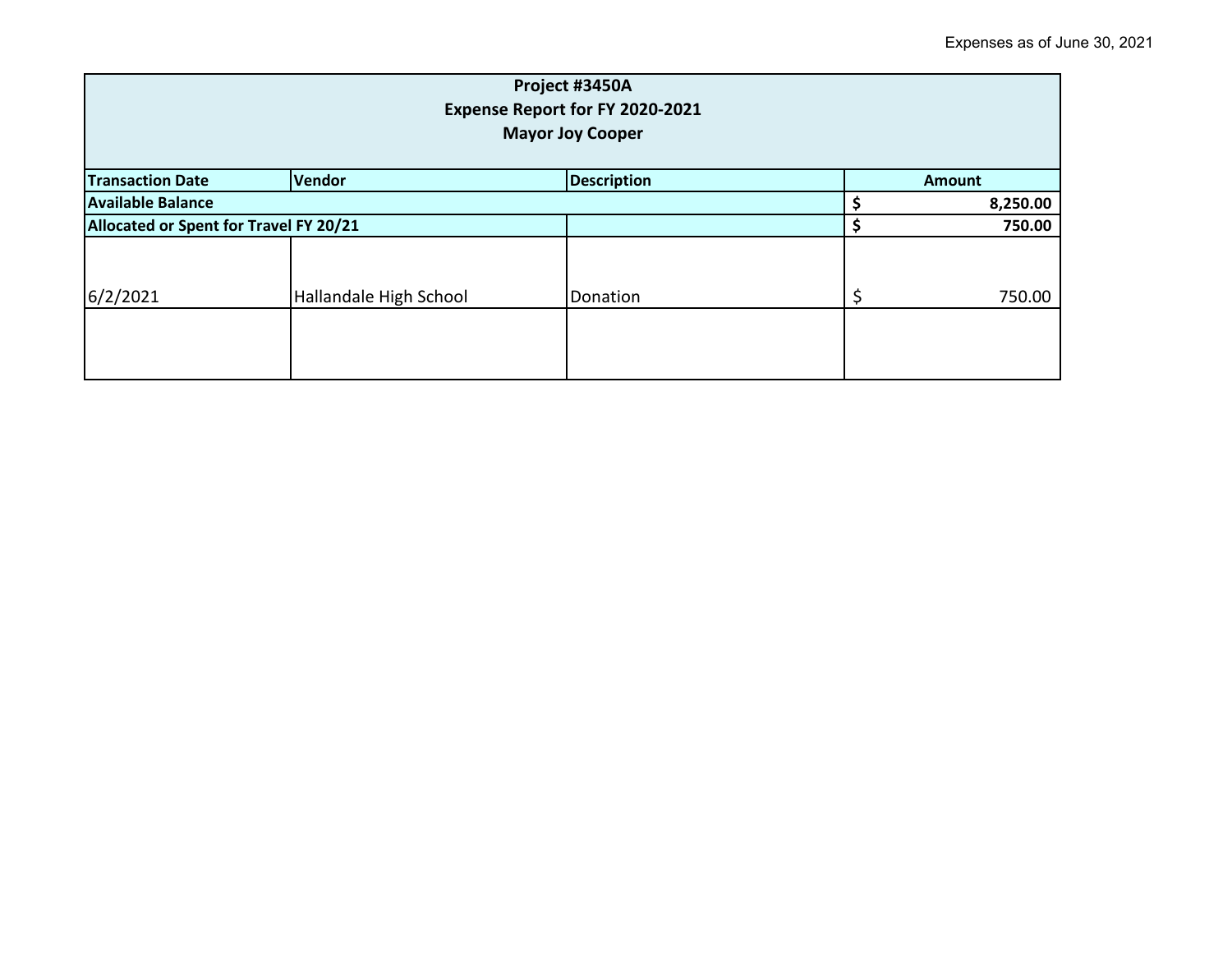| Project #3450J<br>Expense Report for FY 2020-2021<br><b>Vice Mayor Mike Butler</b> |        |                    |  |               |  |
|------------------------------------------------------------------------------------|--------|--------------------|--|---------------|--|
| <b>Transaction Date</b>                                                            | Vendor | <b>Description</b> |  | <b>Amount</b> |  |
| <b>Available Balance</b>                                                           |        |                    |  | 9,000.00      |  |
| Allocated or Spent for Travel FY 20/21                                             |        |                    |  |               |  |
|                                                                                    |        |                    |  |               |  |
|                                                                                    |        |                    |  |               |  |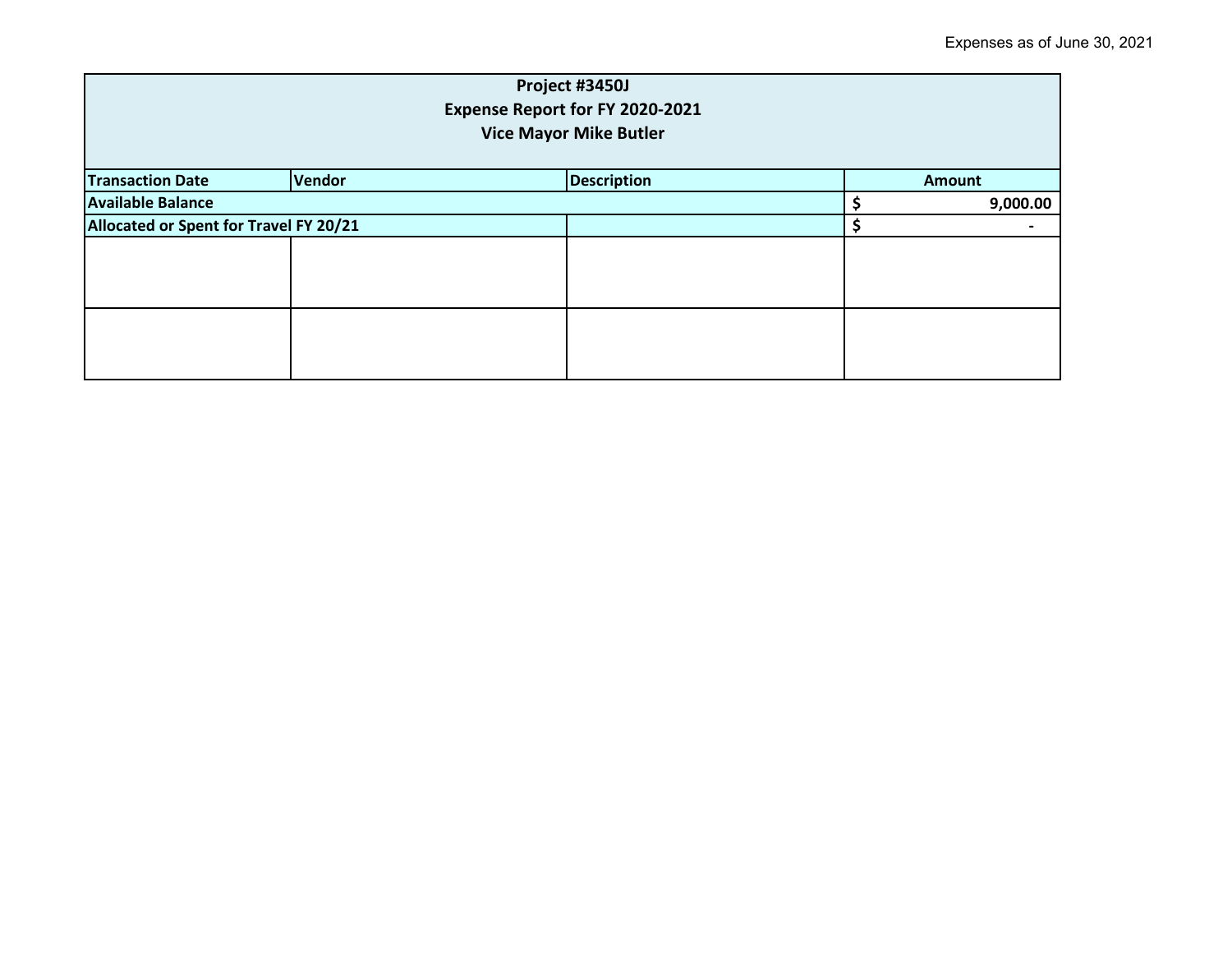| Project #3450L<br><b>Expense Report for FY 2020-2021</b><br><b>Commissioner Sabrina Javellana</b> |                                                           |                                                                            |        |          |  |
|---------------------------------------------------------------------------------------------------|-----------------------------------------------------------|----------------------------------------------------------------------------|--------|----------|--|
| <b>Transaction Date</b>                                                                           | Vendor                                                    | <b>Description</b>                                                         | Amount |          |  |
| <b>Available Balance</b>                                                                          |                                                           |                                                                            | \$     | 7,111.22 |  |
| Allocated or Spent for Travel FY 20/21                                                            |                                                           |                                                                            | \$     | 1,888.78 |  |
| 2/28/2021                                                                                         | Florida League of Cities                                  | FLC-IEMO Conference - Registration                                         | \$     | 265.00   |  |
| 3/31/2021                                                                                         | Hilton Hotels - Dania Beach                               | <b>FLC-Institute for Elected Municipal</b><br>Officials, April 23, 2021    | \$     | 156.38   |  |
| 5/10/2021                                                                                         | <b>Expense Reimbursement</b>                              | <b>FLC-Institute for Elected Municipal</b><br>Officials, April 23, 2021    | \$     | 692.40   |  |
| 5/10/2021                                                                                         | Registration                                              | Ethin                                                                      | \$     | 225.00   |  |
| 6/9/2021                                                                                          | Florida League of Cities-2021<br><b>Annual Conference</b> | Registration - Continuing education in<br>Ethics - Aug. 12 - Aug. 14, 2021 | \$     | 550.00   |  |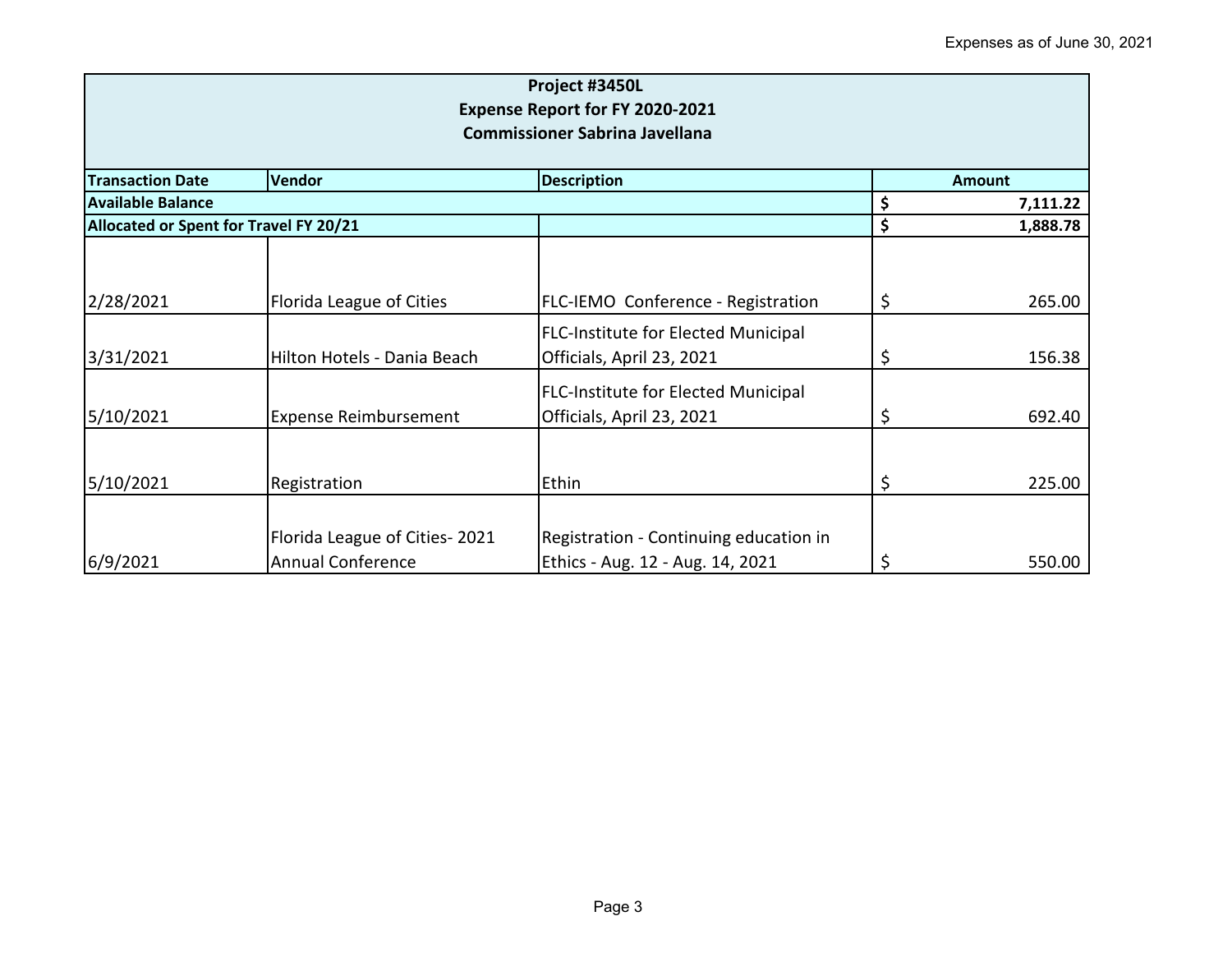| Project #3450E<br>Expense Report for FY 2020-2021<br><b>Commissioner Michele Lazarow</b> |        |                    |          |               |  |
|------------------------------------------------------------------------------------------|--------|--------------------|----------|---------------|--|
| <b>Transaction Date</b>                                                                  | Vendor | <b>Description</b> |          | <b>Amount</b> |  |
| <b>Available Balance</b>                                                                 |        |                    | 9,000.00 |               |  |
| Allocated or Spent for Travel FY 20/21                                                   |        |                    | \$       |               |  |
|                                                                                          |        |                    |          |               |  |
|                                                                                          |        |                    |          |               |  |
|                                                                                          |        |                    |          |               |  |
|                                                                                          |        |                    |          |               |  |
|                                                                                          |        |                    |          |               |  |
|                                                                                          |        |                    |          |               |  |
|                                                                                          |        |                    |          |               |  |